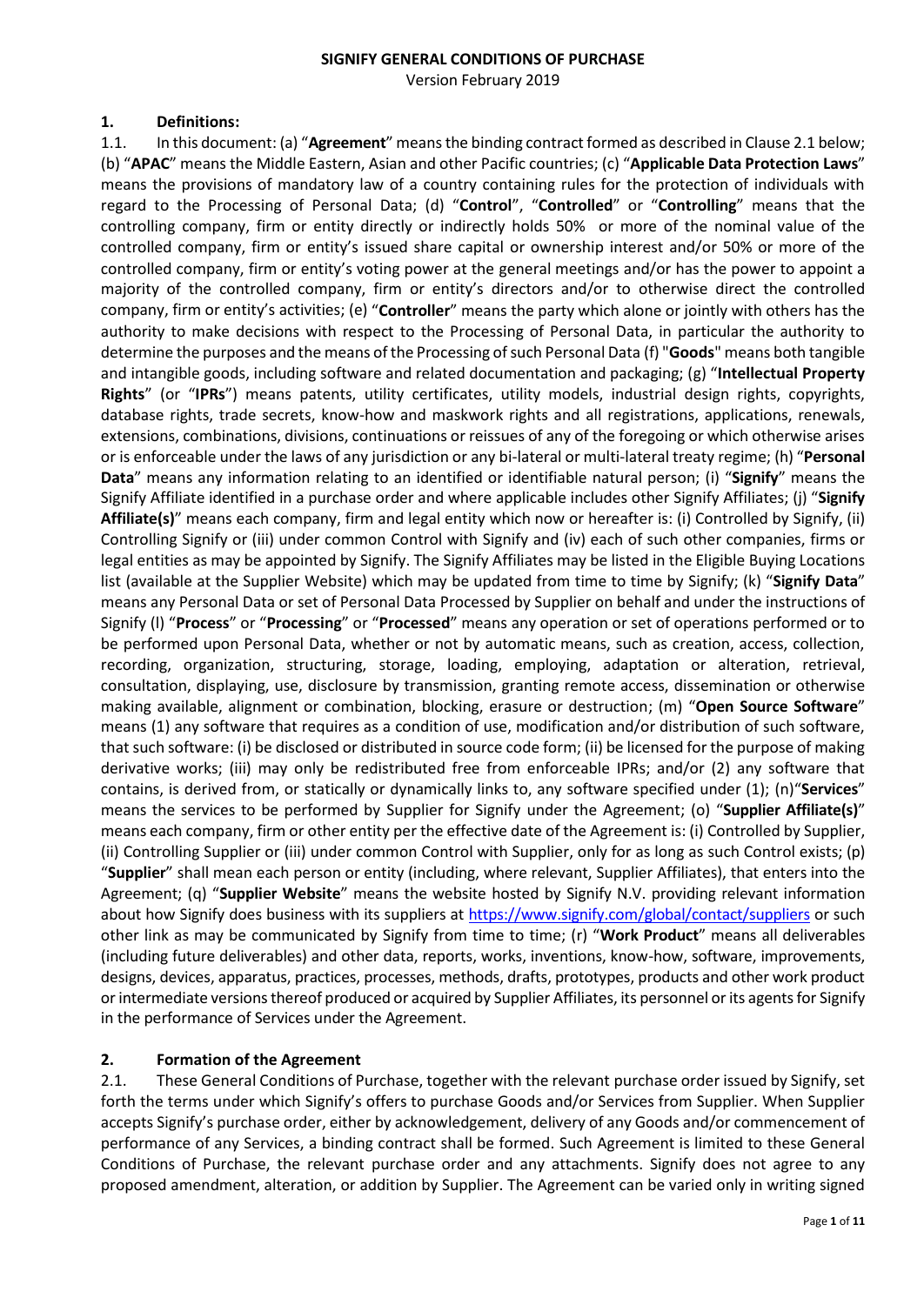by Signify. Any other statement or writing of Supplier shall not alter, add to, or otherwise affect the Agreement.

2.2. Signify is not bound by and hereby expressly objects to and rejects Supplier's general conditions of sale and any additional or different terms or provisions that may appear on any proposal, quotation, price list, acknowledgment, invoice, packing slip or the like used by Supplier. Course of performance, course of dealing, and usage of trade shall not be applied to modify these General Conditions of Purchase.

2.3. All costs incurred by Supplier in preparing and submitting any acceptance of Signify's offer shall be for the account of Supplier.

2.4. For certain countries a translated version of the Signify General Conditions of Purchase has been made available to Supplier on the following website:

https://www[.signify.](https://www.signify.com/global/contact/suppliers/working-with-signify/general-conditions-of-purchase)com/global/contact/suppliers/working-with-signify/general-conditions-of-purchase. In case of a conflict between a country specific translated version of the Signify General Conditions of Purchase and these Signify General Conditions of Purchase, the latter shall prevail.

2.5. For certain countries a country specific version of the Signify General Conditions of Purchase shall govern the Agreement, which country specific version has been made available to Supplier on the following website[: https://www.signify.com/global/contact/suppliers/working-with-signify/general-conditions-of](https://www.signify.com/global/contact/suppliers/working-with-signify/general-conditions-of-purchase)[purchase.](https://www.signify.com/global/contact/suppliers/working-with-signify/general-conditions-of-purchase)

#### **3. Time of the Essence**

3.1. Time is of the essence and all dates referred to in the Agreement shall be firm. In the event that Supplier anticipates any difficulty in complying with any delivery date or any of its other obligations under the Agreement, Supplier shall promptly notify Signify in writing.

#### **4. Delivery of Goods**

4.1. All Goods shall be delivered DAP "named place" (as defined in the Incoterms 2010) with "named place" as the final place of delivery as mentioned on the purchase order. In case the purchase order contains a different Incoterm, the Incoterm on the purchase order prevails.

4.2. Delivery shall be completed as per the applicable Incoterm, but this shall not constitute acceptance of the Goods.

4.3. Supplier shall, concurrently with the delivery of the Goods, provide Signify with copies of all applicable licenses. Each delivery of Goods to Signify shall include a packing list stating at least (i) the applicable purchase order number, (ii) the Signify part number, (iii) the quantity shipped, and (iv) the date of shipment.

4.4. Supplier shall make no partial delivery or delivery before the agreed delivery date(s). Signify reserves the right to refuse delivery of Goods and return same at Supplier's risk and expense if Supplier defaults in the manner and time of delivery or in the rate of shipment. Signify shall not be liable for any costs incurred by Supplier related to production, installation, assembly or any other work related to the Goods, prior to delivery in accordance with the Agreement.

4.5. Any design, manufacturing, installation or other work to be performed by or on behalf of Supplier under the Agreement shall be executed with good workmanship and using proper materials and in accordance with all applicable laws, regulations and codes.

4.6. Supplier shall pack, mark and ship the Goods in accordance with sound commercial practices and Signify's specifications in such manner as to prevent damage during transport and to facilitate efficient unloading, handling and storage, and all Goods shall be clearly marked as destined for Signify. Notwithstanding the provisions of the applicable Incoterms, Supplier shall be responsible for any loss or damage due to its failure to properly preserve, package, handle (before delivery as per the applicable Incoterm) or pack the Goods; Signify shall not be required to assert any claims for such loss or damage against the common carrier involved.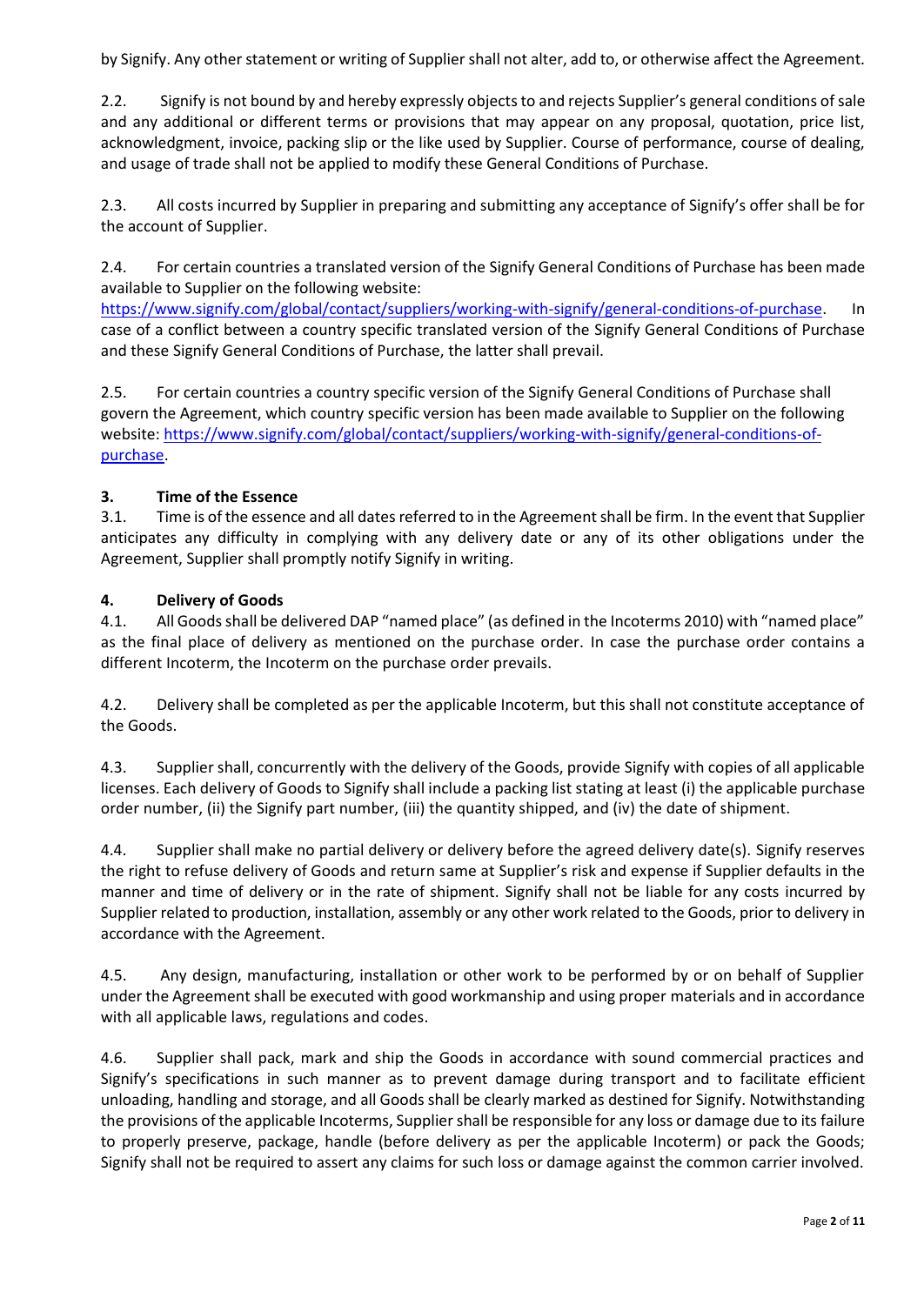# **5. Changes to Goods**

5.1. Supplier shall not, without prior written consent of Signify, make any changes affecting Goods, including process or design changes, changes to manufacturing processes (including geographic location) changes affecting electrical performance, mechanical form or fit, function, environmental compatibility, chemical characteristics, life, reliability or quality of Goods or changes that could have material impact upon Supplier's quality system.

# **6. Inspection, Testing, Rejection of Goods**

6.1. Inspection, testing of or payment for the Goods by Signify shall not constitute acceptance. Inspection or acceptance of or payment for the Goods by Signify shall not release Supplier from any of its obligations, representations or warranties under the Agreement.

6.2. Signify may, at any time, inspect the Goods or the manufacturing process for the Goods. If any inspection or test by Signify is made on the premises of Supplier, Supplier shall provide reasonable facilities and assistance for the safety and convenience of Signify's inspection personnel.

If Signify does not accept any of the Goods, Signify shall promptly notify Supplier of such rejection, and Clause 11 below shall apply. Within two (2) weeks from such notification, Supplier shall collect the Goods from Signify at its own expense. If Supplier does not collect the Goods within said two (2) week period, Signify may have the Goods delivered to Supplier at Supplier's cost, or with the Supplier's prior consent destroy the Goods, without prejudice to any other right or remedy Signify may have under the Agreement or at law. Goods not accepted but already paid by Signify shall be reimbursed by Supplier to Signify and Signify shall have no payment obligation for any Good not accepted by Signify.

6.3. If, as a result of sampling inspection, any portion of a lot or shipment of like or similar items is found not to conform to the Agreement, Signify may reject and return the entire shipment or lot without further inspection or, at its option, complete inspection of all items in the shipment or lot, reject and return any or all nonconforming units (or accept them at a reduced price) and charge Supplier the cost of such inspection.

## **7. Performance of Services**

7.1. Supplier shall perform the Services with due skill and care, using the proper materials and employing sufficiently qualified staff.

7.2. Supplier shall be fully liable for the acts and omissions of any and all third parties with which it has contracted in connection with the Services.

7.3. Only written confirmation by Signify shall constitute acceptance of the Services performed. If Signify does not accept the Service and/or Work Product(s), Clause 11 below shall apply. Signify shall promptly notify Supplier of such rejection, and Supplier will, at its own expense, carry out the necessary corrections, additions and modifications reasonably requested by Signify in writing within thirty (30) days of such notification.

## **8. Prices; Payment**

8.1. Unless provided otherwise in the purchase order issued by Signify, title in the Goods shall pass to Signify at the time risk is transferred to Signify pursuant to the applicable Incoterm.

8.2. All prices quoted in the Agreement shall be fixed prices. Supplier warrants that such prices are not in excess of the lowest prices charged by Supplier to other similarly situated customers for similar quantities of Goods or Services of like kind and quality.

8.3. (i) All prices are gross amounts but exclusive of any value added tax (VAT), sales tax, GST (Goods and Services Tax), consumption tax or any other similar tax only. (ii) If the transactions as described in the Agreement are subject to any applicable VAT, sales tax, GST, consumption tax or any other similar tax, Supplier may charge VAT, sales tax, GST (Goods and Services Tax), consumption tax or any other similar tax to Signify, which shall be paid by Signify in addition to the prices quoted. Supplier is responsible for paying any applicable VAT, sales tax, GST (Goods and Services Tax), consumption tax or any other similar tax to the appropriate (tax)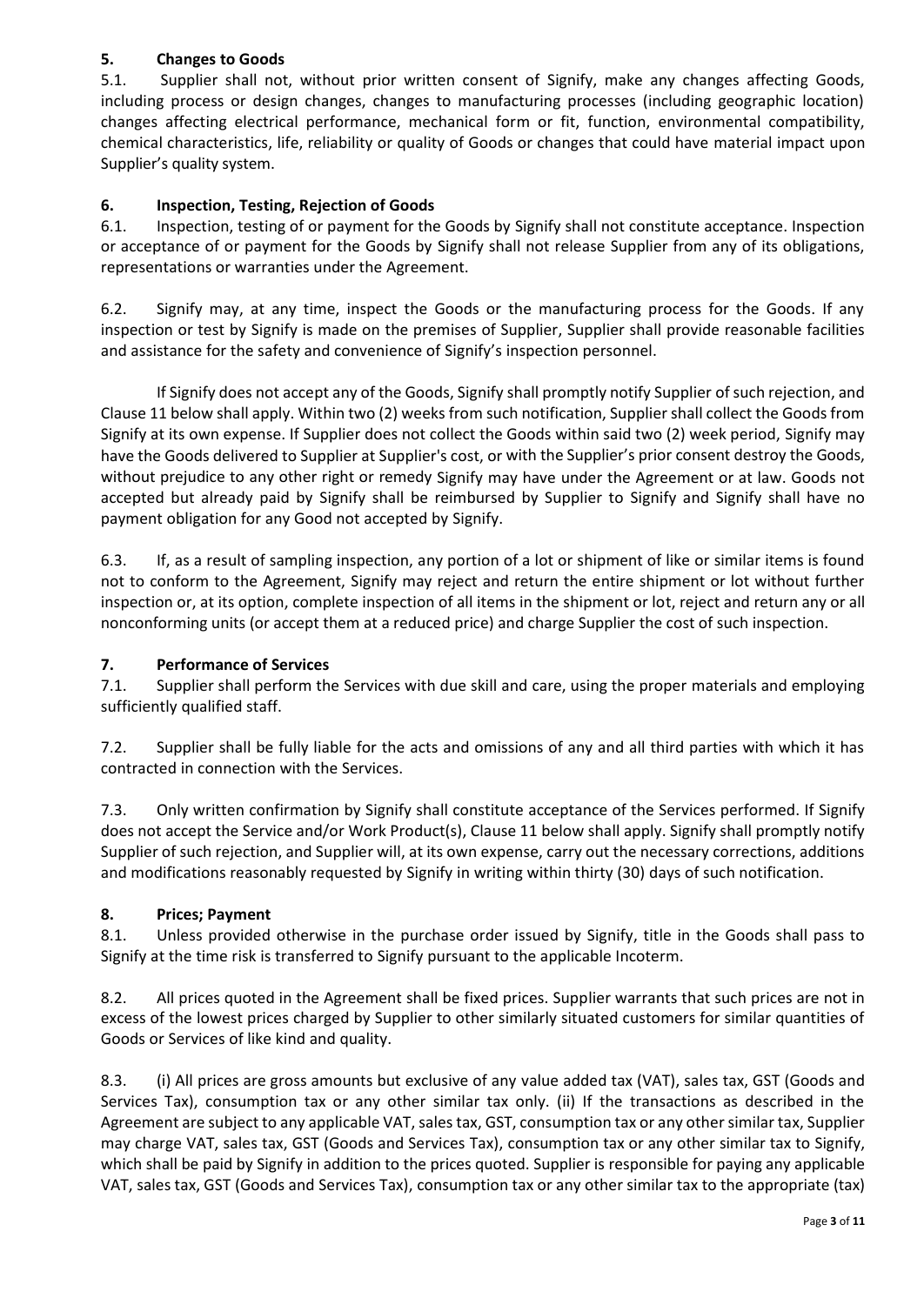authorities. At or after the time delivery has been completed as per Clause 4 but ultimately within six months from delivery, Supplier shall issue an invoice meeting all applicable legal and fiscal requirements and which in any event shall contain: (i) name, address and VAT registration code of Signify, (ii) name, address and VAT registration code of Supplier, (iii) Supplier invoice reference number, (iv) the Signify purchase order number, (v) Supplier invoice date, (vi) amount payable and (vii) applicable currency. Supplier shall send the invoice to Signify according to the instructions as set forth on the purchase order.

8.4. Any license fees shall be included in the price.

8.5. Subject to the acceptance of the Goods, Services and/or Work Product by Signify, and unless provided otherwise in the purchase order of Signify, payment shall be made within ninety-five (95) days end of month from the receipt of the correct invoice to the extent allowed under applicable mandatory law, all in accordance with Clause 8.3 in the proper form. Signify performs its payment runs three times per month.

8.6. If Supplier fails to fulfill any of its obligations under the Agreement, Signify may suspend payment to Supplier upon notice to Supplier.

8.7. Supplier hereby unconditionally accepts that Signify and any of the Signify Affiliates shall at all times have the right to set-off any amounts that any Signify Affiliate owes to Supplier or Supplier Affiliates under this Agreement with any amounts that Supplier or Supplier Affiliates owes to any Signify Affiliate under the Agreement or any other agreement.

8.8. Supplier acknowledges and agrees that any amount to be paid by Signify to Supplier may be paid on Signify's behalf by another Signify Affiliate and/or a third party designated by Signify. Supplier shall treat such payment as if it were made by Signify itself and Signify's obligation to pay to Supplier shall automatically be satisfied and discharged in the amount paid by such entity or third party.

## **9. Warranty**

- 9.1. Supplier represents and warrants to Signify that all Goods, Services and/or Work Product(s):
- (a) are suitable for the intended purpose and shall be new, merchantable, of good quality and free from all defects in design, materials, construction and workmanship;
- (b) strictly comply with the specifications, approved samples and all other requirements under the Agreement;
- (c) are delivered with all required licenses which shall remain valid and in place, and with the scope to properly cover the intended use. Furthermore, all such licenses shall include the right to transfer and the right to grant sublicenses;
- (d) shall be free from any and all liens and encumbrances;
- (e) have been designed, manufactured and delivered in compliance with all applicable laws (including labor laws), regulations, EC Directive 2001/95 on General Product Safety and the then current Supplier Sustainability Declaration which can be found at the Supplier Website;
- (f) are provided with and accompanied by all information and instructions necessary for proper and safe use;
- (g) all packaging and components supplied to Signify comply with the Regulated Substances List (RSL), which can be found at the Supplier Website or will be sent to Supplier upon its first written request. Supplier shall furnish to Signify any information required to enable Signify to comply with such laws, rules, and regulations in its use of the Goods and Services; and
- (h) will be accompanied by written and detailed specifications of the composition and characteristics, to enable Signify to transport, store, process, use and dispose of such Goods and/or Work Product safely and in compliance with law.

9.2. The warranties stated in Clause 9.1 are not exhaustive and shall not be deemed to exclude any warranties set by law, Supplier's standard warranties or other rights or warranties which Signify may be entitled to. These warranties shall survive any delivery, inspection, acceptance, payment or resale of the Goods, and shall extend to Signify and its customers.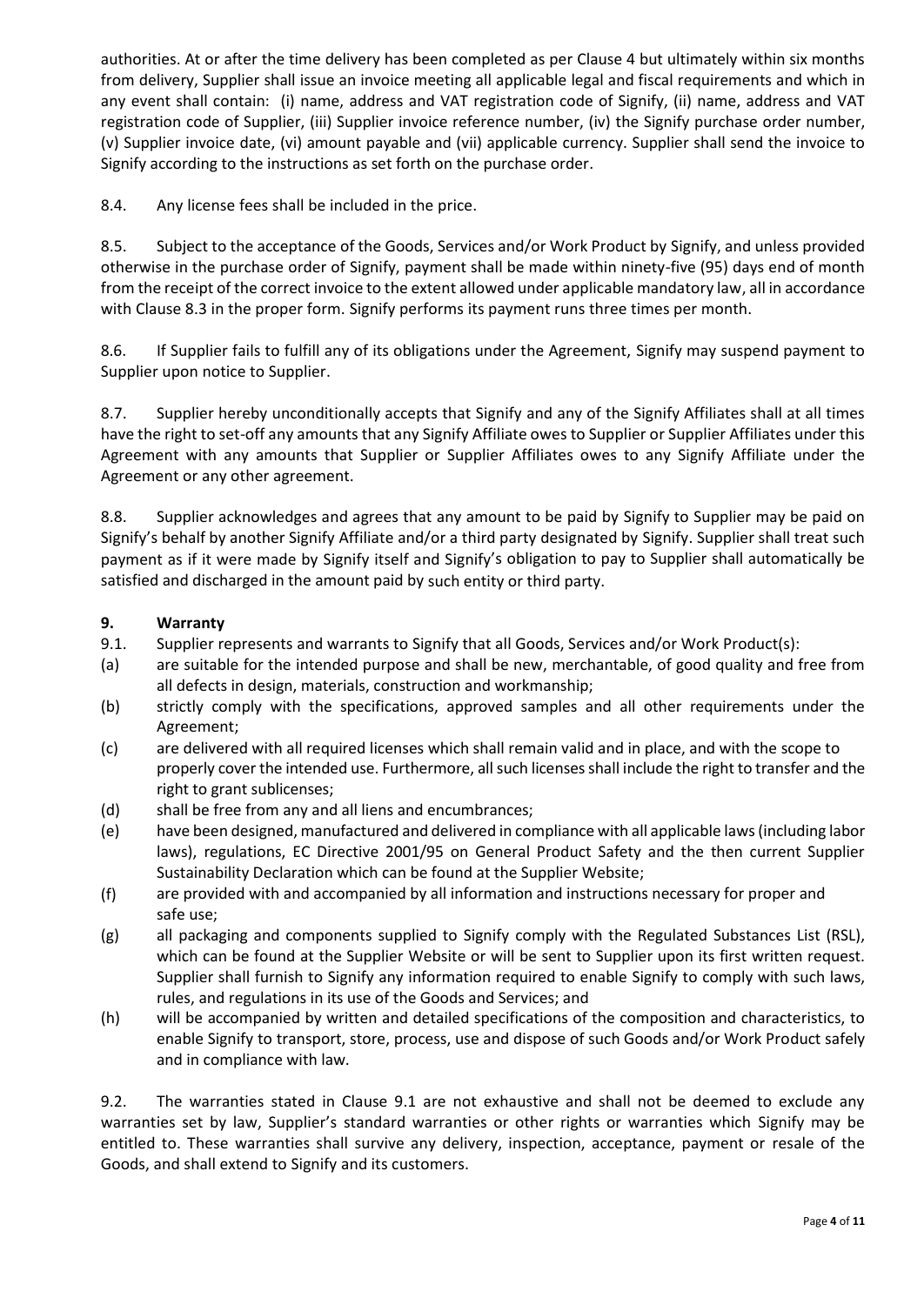9.3. Without prejudice to any other rights accruing under the Agreement or law, the warranties set forth in Clause 9.1 will subsist for a period of thirty-six (36) months from the date of delivery as per Clause 4.2, or such other period as agreed in the Agreement (the "Warranty Term"). Goods repaired or replaced within the Warranty Term are warranted for the remainder of the original Warranty Term of said Goods, or twelve (12) months following the delivery date of such repaired or replaced Goods, whichever is longer.

9.4. Supplier agrees that, upon request of Signify, it shall register and use BOMcheck [\(https://www.bomcheck.net\)](https://www.bomcheck.net/) to make substance compliance declarations including ROHS, REACH and other applicable regulatory requirements by making declarations in BOMcheck to fully comply with the Signify RSL, unless otherwise agreed with Signify. Supplier will also adhere to future RSL changes following notification from BOMcheck or other non- registered correspondence and is and will be fully compliant with the updated Signify RSL within 1 month of receiving the notification, unless otherwise agreed with Signify. Signify may reject deliveries that do not comply with these requirements.

# **10. Open Source Software Warranty**

10.1. Unless the inclusion of Open Source Software is specifically authorized in writing by duly authorized officers of Signify and unless otherwise stated in the Agreement, Supplier represents and warrants that the Goods do not include any portion of any Open Source Software.

# **11. Non-conformity**

11.1. If any Goods, Services or Work Products are defective, latent or otherwise do not conform to the requirements of the Agreement, Signify shall notify Supplier and may, without prejudice to any other right or remedy available to it under the Agreement or at law, at its sole discretion:

- (a) require performance by Supplier;
- (b) require delivery of substitute Goods or Work Products;
- (c) require Supplier to remedy the lack of conformity by repair;
- (d) declare the contract rescinded; or
- (e) reduce the price in the same proportion as the value of the Goods or Services actually delivered, even if that results in a full refund of the price paid to Supplier.

Supplier acknowledges and accepts that in the event that Signify elects Supplier to remedy the lack of conformity by repair, Signify entitled is to determine to have such non-confirming Goods or Work Products repaired by Supplier, whether or not in the field, with other components than those used by Supplier.

11.2. Supplier shall bear all cost of repair, replacement and transportation of the nonconforming Goods, and shall reimburse Signify in respect of all costs and expenses (including, without limitation, inspection, handling and storage costs) reasonably incurred by Signify in connection therewith.

11.3. Risk in relation to the nonconforming Goods shall pass to Supplier upon the date of notification thereof.

## **12. Ownership and Intellectual Property**

12.1. All machinery, tools, drawings, specifications, raw materials and any other property or materials furnished to Supplier by or for Signify, or paid for by Signify, for use in the performance of the Agreement, shall be and remain the sole exclusive property of Signify Holding B.V. and shall not be furnished to any third party without Signify's prior written consent, and all information with respect thereto shall be confidential and proprietary information of Signify. In addition, any and all of the foregoing shall be used solely for the purpose of fulfilling purchase orders from Signify, shall be marked as owned by Signify Holding B.V., shall be held at Supplier's risk, shall be kept in good condition and, if necessary, shall be replaced by Supplier at Supplier's expense, shall be subject to periodic inventory check by Supplier as reasonably requested from time to time by Signify, and shall be returned promptly upon Signify's first request. Except as otherwise expressly agreed in writing, Supplier agrees to furnish at its own expense all machinery, tools, and raw materials necessary to perform its obligations under the Agreement.

12.2. Supplier represents and warrants to Signify that the Goods and Services do not and shall not, alone or in any combination, infringe or violate any third party (including Supplier's employees and subcontractors)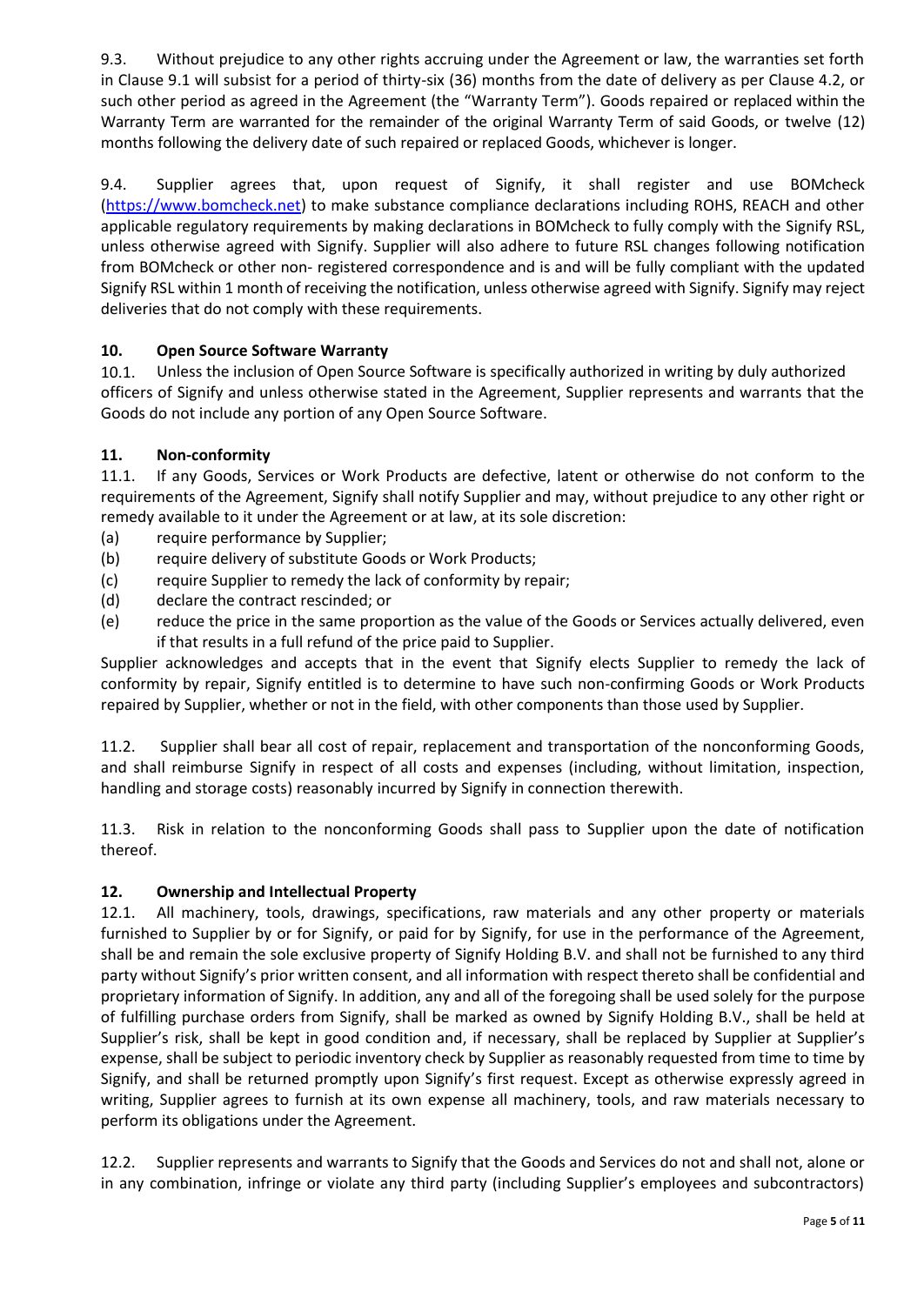IPRs.

12.3. The purchase of the Goods and/or Services shall confer on Signify and its Signify Affiliates an irrevocable, world-wide, royalty-free and fully paid up, non-exclusive and perpetual license under all IPRs owned or controlled, directly or indirectly, by Supplier to use, make, have made, build-in, have built-in, market, sell, lease, license, distribute and/or otherwise dispose of the Goods and/or Services, including but not limited to machinery, tools, drawings, designs, software, demos, moulds, specifications or pieces.

12.4. Signify shall retain all rights in any samples, data, works, materials and intellectual and other property provided by Signify to Supplier. All rights in and titles to the Work Product shall become Signify's property. Supplier shall execute and deliver any documents and do such things as may be necessary or desirable in order to carry into effect the provisions of this Clause 12.4.

12.5. Supplier shall not have any right, title or interest in or to any samples, data, works, materials, trademarks, trade names, or any other intellectual property rights owned by or licensed to Signify. Supplier shall not use any trademark, trade name, other indication or any other intellectual property rights owned by or licensed to Signify in relation to the Goods or Services alone or in any combination without Signify's prior written approval and any use as authorized by Signify shall be strictly in accordance with the instructions of Signify.

12.6. Supplier shall not, without Signify's prior written consent, publicly make any reference to Signify, whether in press releases, advertisements, sales literature or otherwise.

# **13. Intellectual Property Indemnification**

13.1. Supplier shall indemnify and hold harmless Signify, Signify Affiliates, agents and employees and any person selling or using any of Signify's products in respect of any and all claims, damages, costs and expenses (including but not limited to loss of profit and reasonable attorneys' fees) in connection with any third party claim that any of the Goods or Services alone or in any combination or their use infringes any third party IPRs, or, if so directed by Signify, shall defend any such claim at Supplier's own expense.

13.2. Signify shall give Supplier prompt written notice of any such claim, provided, however, any delay in notice shall not relieve Supplier of its obligations hereunder except to the extent it is prejudiced by such delay. Supplier shall provide all assistance in connection with any such claim as Signify may reasonably require.

13.3. In addition to Signify's rights hereunder or under applicable law, if any Goods or Services alone or in any combination, supplied under the Agreement are held to constitute an infringement or if their use is enjoined, Supplier shall, as directed by Signify, but at its own expense: either

- (a) procure for Signify or customers the right to continue using the Goods or Services alone or in any combination; or
- (b) replace or modify the Goods or Services alone or in any combination with a functional, noninfringing equivalent.

13.4. If Supplier is unable either to procure for Signify the right to continue to use the Goods or Services alone or in any combination or to replace or modify the Goods or Services alone or in any combination in accordance with the above, Signify may terminate the Agreement and upon such termination, Supplier shall reimburse to Signify the price paid, without prejudice to Supplier's obligation to indemnify Signify as set forth herein.

## **14. Liability, Indemnification**

14.1. Supplier shall be liable towards Signify for all costs, damage, losses, penalties, claims, liabilities suits, judgments, demands and expenses, reasonable attorneys' fees (including special, indirect, incidental, consequential damage) incurred by Signify, arising from or relating to any breach by Supplier of its obligations, representations or warranties under the Agreement and, without any notification or additional act of Signify being required.

14.2. Supplier will indemnify and hold harmless Signify, Signify Affiliates and their respective directors,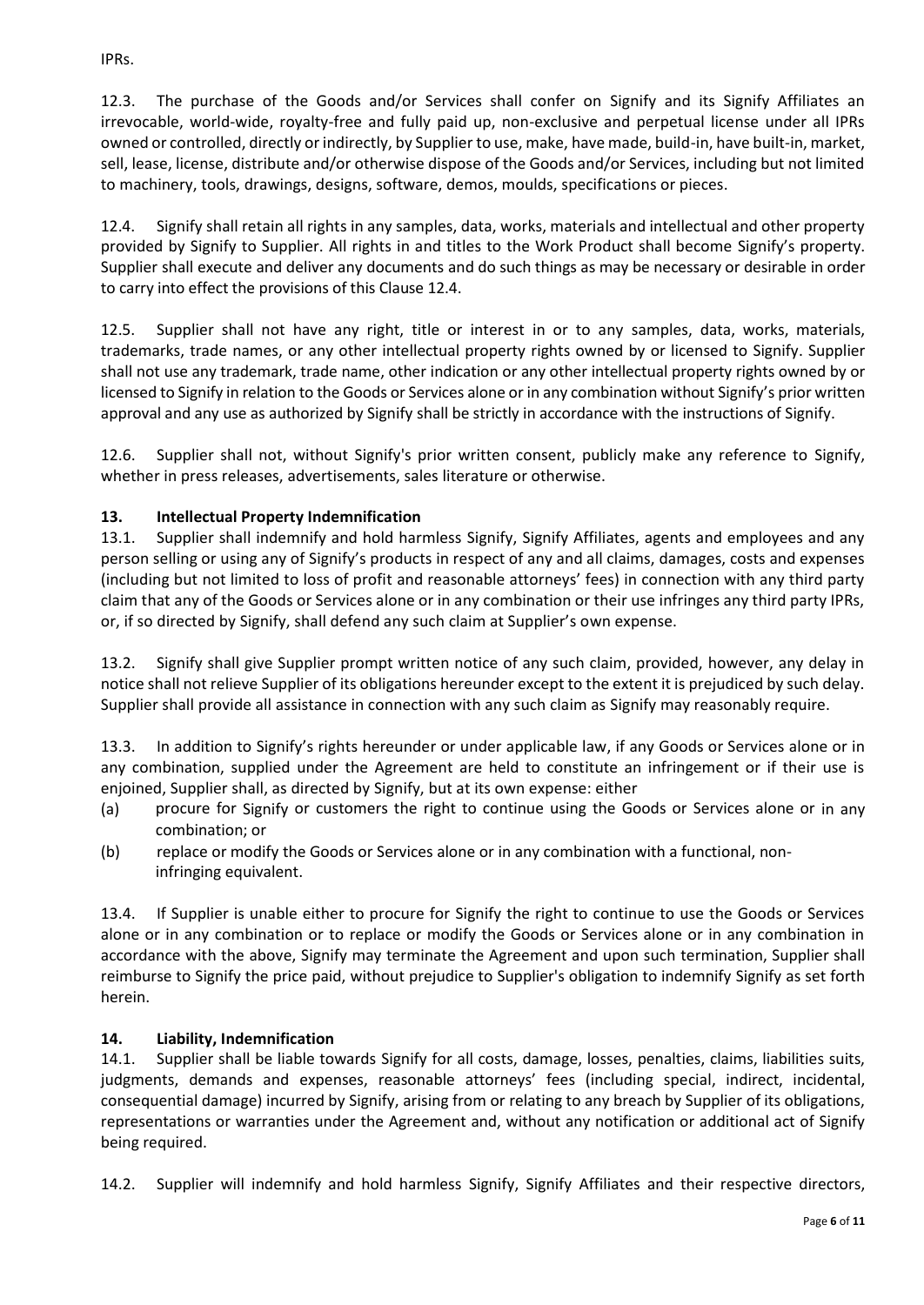officers, employees, customers, agents, shareholders from any third party claims brought against them arising from or related to any breach by Supplier of its obligations, representations or warranties under the Agreement.

### **15. Compliance with Laws**

15.1. Supplier shall at all times comply with all laws, rules, regulations, and ordinances applicable to the Agreement, including, but not limited to, all fair labor, equal opportunity, and environmental compliance laws, rules, regulations, and ordinances. Supplier shall furnish to Signify any information required to enable Signify to comply with any applicable laws, rules, and regulations in its use of the Goods and Services.

15.2. Supplier represents that neither Supplier nor any of its Supplier Affiliates, nor any of their its respective owners, officers, directors, employees, agents or other third parties acting for or on their behalf, have in the last five years been alleged to or have been found to have violated any law in relation to anti-bribery and anticorruption. Supplier will conduct its business honestly and not engage in any acts of bribery or corruption. Supplier's breach of this Clause 15.2 is ground for immediate termination of the Agreement without Signify and Signify Affiliates incurring any liability towards Supplier and Supplier Affiliates and Signify and Signify Affiliates will be entitled to any other remedies available at law or in equity.

15.3. If Supplier is a person or legal entity doing business in the United States, and the Goods and/or Services are sold to Signify under federal contract or subcontract, all applicable procurement regulations required by federal statute or regulation to be inserted in contracts or subcontracts are hereby incorporated by reference. Additionally, if Supplier is a person or legal entity doing business in the United States, the Equal Employment Opportunity Clauses set forth in 41 Code of Federal Regulations, Chapters 60-1.4, 60-250.5, and 60-741.5, are hereby incorporated by reference.

#### **16. Privacy and data protection**

16.1. Each party shall comply with all Applicable Data Protection Laws. Signify hereby informs Supplier and Supplier acknowledges and agrees that Signify will Processes Personal Data in accordance with the "Signify Privacy Notice for customers, consumers and other business persons" which is available on <https://www.signify.com/global/privacy/legal-information/privacy-notice> under the "Legal information" section.

16.2. If and to the extent Supplier, in the context of the Agreement, will Process Signify Data, Supplier undertakes and warrants to Signify that it will:

- a) Process Signify Data: (i) exclusively on behalf and for the benefit of Signify; and (ii) only in compliance with the instructions of Signify as documented in the Agreement and as may additionally be provided by Signify from time to time; and (iii) in compliance with Applicable Data Protection Laws.
- b) Process Signify Data exclusively for the following purposes, and not process such data for any other purpose, including for its own commercial benefit, unless Signify has provided its prior express written approval: (i) provision of the services requested by Signify; (ii) execution of instructions provided by Signify; (iii) compliance with applicable law;
- c) implement appropriate technical, physical and organizational security measures to protect Signify Data against misuse, accidental or unlawful destruction or accidental loss, unlawful alteration, unauthorized disclosure (including remote access), or access, and against all other forms of unlawful Processing (including unnecessary collection or further Processing).
- d) promptly notify Signify, in writing and in any case within twenty-four (24) hours from the moment it: i) became aware of any legally binding request for disclosure of the Signify Data by a law enforcement authority unless otherwise prohibited by law; or ii) detects or reasonable suspects any incident of security leading to the unlawful destruction, loss, alteration, unauthorized disclosure, use or Processing of, or access to, Signify Data; in the event of a Personal Data breach, Supplier will take adequate remedial measures, and provide Signify with all relevant information as requested by Signify to address the Personal Data breach;
- e) keep Signify Data confidential;
- f) will make sure that its personnel authorized to process Signify Data: i) only Process Signify Data to the extent necessary to provide the Goods and/or Services (on a need to know basis); and ii) will be legally bound to confidentiality obligations;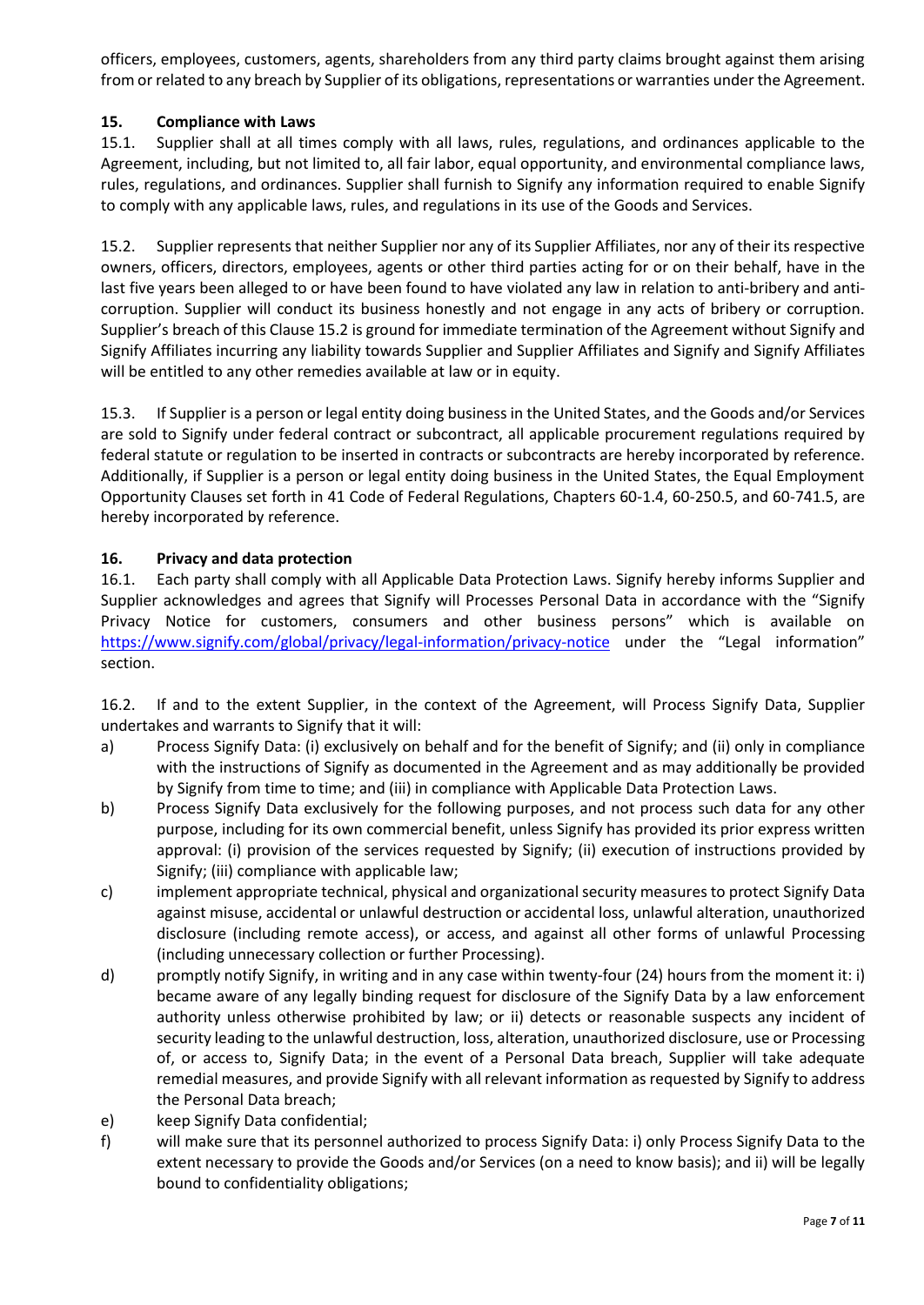- g) taking into account the nature of the Goods and/or Services, cooperate with Signify to address any privacy-related requests, inquiries and/or complaints (if any) from individuals, including but not limited to requests to correct, delete or block Signify Data. Supplier will not respond to any privacy-related request, inquiry and/or complaint related to Signify Data without the prior express written approval of Signify;
- h) not engage for the processing of Signify Data any subcontractors without the prior express written approval of Signify. If Signify approves the use of one or more subcontractors for the processing of Signify Data, Supplier shall in any case ensure that: (i) any engaged subcontractor is legally bounded in writing to the same restrictions and level of obligations with respect to the processing of Signify Data as those which Supplier is bound under the Agreement; (ii) Supplier remains fully liable to Signify for any acts or omissions of subcontractors in regard to their Processing of Signify Data;
- i) not transfer any Signify Data from within the European Economic Area member states ("**EEA**") to any countries outside the EEA not subject to an adequacy decision of the European Commission [\(https://ec.europa.eu/info/law/law-topic/data-protection/data-transfers-outside-eu/adequacy](https://ec.europa.eu/info/law/law-topic/data-protection/data-transfers-outside-eu/adequacy-protection-personal-data-non-eu-countries_en)protection-personal-data-non-eu-countries en) unless: i) such transfer is justified by a valid legal basis; or ii) Signify has given its prior express written approval (Signify may subject its approval to further instructions and conditions);
- j) at the request of Signify: (i) allow for and contribute to audits, including inspections, with regard to the Processing of Signify Data; (ii) submit its relevant data processing facilities, practices, procedures and documentation relating to the Processing of Signify Data to such audits, to be conducted by Signify or by a qualified independent assessor selected by Signify;
- k) make available to Signify all information necessary to demonstrate compliance with Applicable Data Protection Law and actively cooperate and assist Signify in order to take all necessary steps to ensure compliance with Applicable Data Protection Law; and
- l) Process Signify Data for the duration of the Agreement, unless otherwise agreed upon in writing; upon termination of the Agreement (in whole or in part), Supplier will return the Signify Data and copies thereof to Signify or will securely destroy or erase such Signify Data, except to the extent Applicable Data Protection Law provides otherwise.

Parties agree that: (i) the subject matter of the Processing of Signify Data by Supplier is the provision of Goods and/or Services pursuant to the Agreement; (ii) the types of Signify Data under Processing may include, but are not limited to, personal identification data, contact information data and other information relating to an identified or identifiable natural person; (iii) the categories of individuals under Processing may include, but are not limited to, consumers, business customers, employees, other natural persons.

16.3. With regard to set of Personal Data that parties Process as autonomous Controllers, insofar as Signify transfers to Supplier Personal Data originating from EEA, Supplier undertakes and warrants that it will Process such set of Personal Data only within countries of member states of EEA unless: (i) Signify and Supplier have previously entered into the appropriate EU Standard Contractual Clauses (Controller to Controller); or (ii) Supplier has implemented Binding Corporate Rules that have received European approval and that cover all of the Personal Data that Supplier will receive in its capacity as Controller; or (iii) the non-EEA countries where Supplier will Process such Personal Data have received a binding adequacy decision by the European Commission; or (iv) another validly executed transfer mechanism applies to the transfer of Personal Data to these countries that have not received a binding adequacy decision by the European Commission.

# **17. Export Controls Compliance**

17.1. Supplier agrees and warrants that it will comply with all applicable international and national export control laws and regulations and it will not export or re-export, directly or indirectly, any information, goods, software and/or technology to any country for which the European Union or the United States of America or any other country, at the time of export or re-export, requires an export license or other governmental approval, without first obtaining such license or approval.

17.2. Supplier agrees to inform Signify in writing whether or not the supplied information, goods, software and/or technology is US controlled and/or controlled under the export control laws of its own country, and if so, Supplier will inform Signify about the extent of the restrictions (including but not limited to export control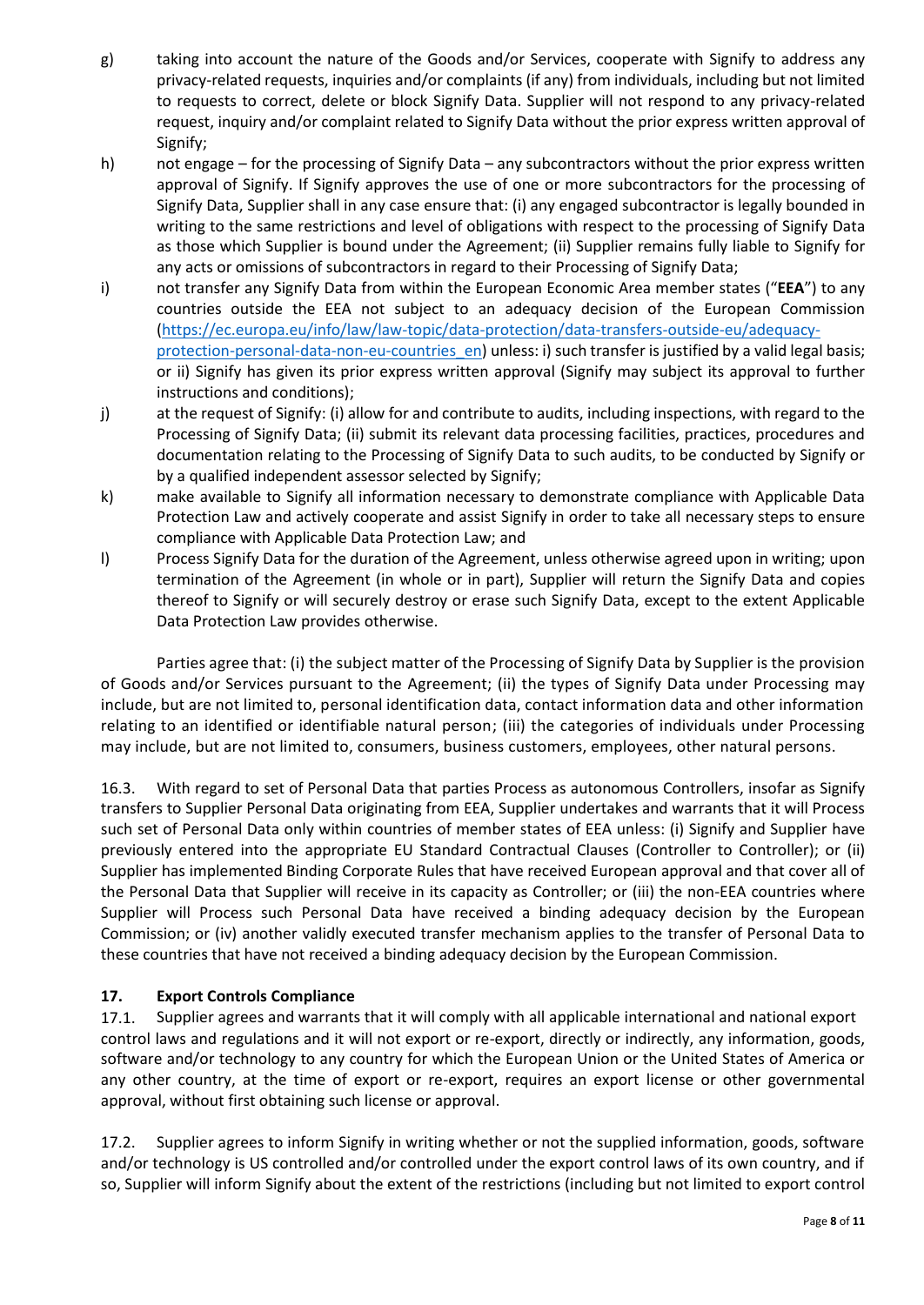legal jurisdiction, export control classification numbers, export control licenses and/or CCATS as applicable).

17.3. Supplier shall obtain all international and national export licenses or similar permits required under all applicable export control laws and regulations and shall provide Signify with all information required to enable Signify and its customers to comply with such laws and regulations.

17.4. Supplier will indemnify and hold Signify harmless from any claims, liabilities, penalties, forfeitures, and associated costs and expenses (including attorney's fees), which Signify may incur due to Supplier's noncompliance with applicable laws, rules and regulations. Supplier agrees to notify Signify promptly of Supplier's receipt of any such notice of a violation of any export control related law, rule or regulation, which may affect Signify.

# **18. Customs Compliance**

18.1. On an annual basis, or upon earlier request of Signify, Supplier shall provide Signify with a supplier declaration of origin in relation to the Goods sufficient to satisfy the requirements of (i) the customs authorities of the country of receipt, and (ii) any applicable export licensing regulations, including those of the United States. In particular, the declaration should explicitly mention whether the Goods, or part thereof, have been produced in the United States or originate in the United States. Dual-use Goods, or otherwise classified Goods supplied by Supplier should be clearly identified by their classification code.

18.2. For all Goods that qualify for application of Regional or Free Trade Agreements, General Systems of Preference or other preferential arrangements, it is the responsibility of the Supplier to deliver products with the appropriate documentary evidence (e.g. Supplier's declaration, preferential origin certificate/invoice declaration) to confirm the preferential origin status.

18.3. Supplier shall mark every Good (or the Good's container if there is no room on the Good itself) with the country of origin. Supplier shall, in marking the Goods, comply with the requirements of the customs authorities of the country of receipt. If any Goods are imported, Supplier shall when possible allow Signify to be the importer of record. If Signify is not the importer of record and Supplier obtains duty drawback rights to the Goods, Supplier shall, upon Signify request, provide Signify with documents required by the customs authorities of the country of receipt to prove importation and to transfer duty drawback rights to Signify.

## **19. Limitation of Liability of Signify**

19.1. To the maximum extent permitted by applicable law, the total aggregate liability and obligations of Signify arising from or relating to the Agreement shall be limited to Signify's obligation to pay for the undisputed, due and payable invoices for the delivery of the Goods and Services in accordance with the such Agreement.

## **20. Force Majeure**

20.1. In the event that Supplier is prevented from performing any of its obligations under the Agreement for reason of force majeure (being an event unforeseeable and beyond the control of Supplier) and Supplier has provided sufficient proof for the existence of the force majeure, the performance of the obligation concerned shall be suspended for the duration of the force majeure. Signify shall be entitled to terminate the Agreement with immediate effect by written notice to Supplier, immediately if the context of the nonperformance justifies immediate termination, and in any event if the circumstance constituting force majeure endures for more than thirty (30) days and, upon such notice, Supplier shall not be entitled to any form of compensation in relation to the termination. Force majeure on the part of Supplier shall in any event not include shortage of personnel or production materials or resources, strikes, not officially declared epidemic or pandemic, breach of contract by third parties contracted by Supplier, financial problems of Supplier, nor the inability of Supplier to secure the necessary licenses in respect of software to be supplied or the necessary legal or administrative permits or authorizations in relation to the Goods or Services to be supplied.

## **21. Suspension and Termination**

21.1. Without prejudice to any other right or remedy available to Signify under the Agreement or at law, Signify shall be entitled at its discretion to suspend the performance of its obligations under the Agreement in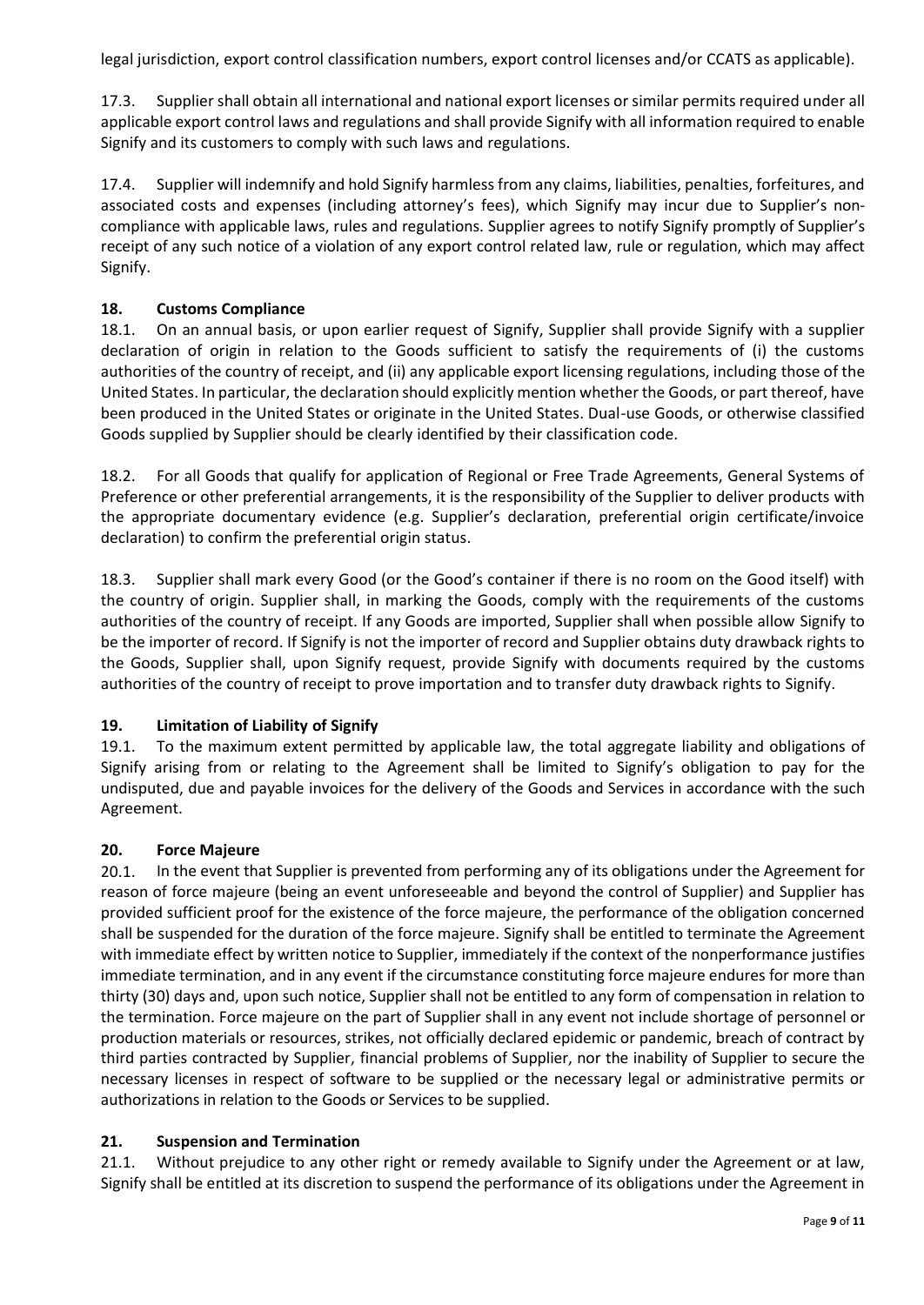whole or in part or to terminate the Agreement in whole or in part by means of written notice to Supplier in the event that:

- (a) Supplier files a voluntary petition in bankruptcy or any voluntary proceeding relating to insolvency, receivership, liquidation, assignment for the benefit or creditors or similar proceeding;
- (b) Supplier becomes the subject of a petition in bankruptcy or any proceeding relating to insolvency, receivership, liquidation, assignment for the benefit of creditors or similar proceeding;
- (c) Supplier ceases or threatens to cease to carry on business in the ordinary course;
- (d) Supplier breaches any of its obligations under the Agreement or Signify's, in its reasonable discretion, determines that Supplier cannot or shall not deliver the Goods or perform the Services as required;
- (e) Supplier fails to provide adequate assurance of performance following request by Signify; or
- (f) the Control over Supplier is or will be transferred to others than those exercising Control at the effective date of an Agreement and if Signify has reasons to believe that this is contrary to Signify's justified business interests.

21.2. Signify shall not be liable to Supplier by virtue of exercising any of the rights under Clause 21.1.

21.3. Signifymay terminate the Agreement for convenience in whole or in part, at any time, by verbal and/or written notice prior to Supplier's written acknowledgement of Signify's purchase order or Supplier's performance under such Agreement. After Supplier has given written acknowledgement of Signify's purchase order or has commenced performance thereof, Signify may terminate such Agreement by giving 10 days prior written notice of such termination. At such time, Supplier shall minimize its expenditures under such Agreement unless otherwise directed by Signify. Signify's termination of this Agreement shall not constitute a default; however, Supplier shall be entitled to receive a remuneration under such Agreement based on Supplier's actual and reasonable and demonstrable costs and fees due up to the effective date of such termination.

#### **22. Confidentiality**

22.1. Supplier shall treat all information provided by or on behalf of Signify or generated by Supplier for Signify under the Agreement, including without limitation, the existence and content of the Agreement, as confidential. All such information shall be used by Supplier only for the purposes of the Agreement. Supplier shall protect Signify's information using not less than the same degree of care with which it treats its own confidential information, but at all times shall use at least reasonable care. All such information shall remain the property of Signify and Supplier shall, upon Signify's demand, promptly return to Signify all such information and shall not retain any copy thereof.

#### **23. Insurance**

23.1. Supplier will maintain comprehensive or commercial general liability insurance (including products liability, property damage and personal injury liability, and any other liability as may be requested by Signify) with, unless otherwise agreed by Signify, a minimum limit of five million Euro for claims of bodily injury, including death, and any other damages that may arise from use of the Goods or Services or acts or omissions of Supplier under the Agreement. Such insurance policies will be written with appropriately licensed and financially responsible insurers. Supplier shall inform Signify of any cancellation or reduction in coverage with a minimum of 30 days prior written notice. Certificates of insurance evidencing the required coverage and limits and insurance policies shall be furnished to Signify upon Signify's request.

#### **24. Miscellaneous**

24.1. Supplier shall provide Goods and render Services hereunder as an independent contractor and not as an agent of Signify and nothing contained in the Agreement is intended to create a partnership, joint venture or employment relationship between the parties irrespective of the extent of economic dependency of Supplier on Signify.

24.2. Supplier shall not subcontract, transfer, pledge or assign any of its rights or obligations under the Agreement without the prior written consent of Signify. Any not such pre-approved subcontracting, transfer, pledge or assignment shall be null and void and have no effect vis-à-vis such third party.

24.3. The rights and remedies reserved to Signify are cumulative and are in addition to any other or future